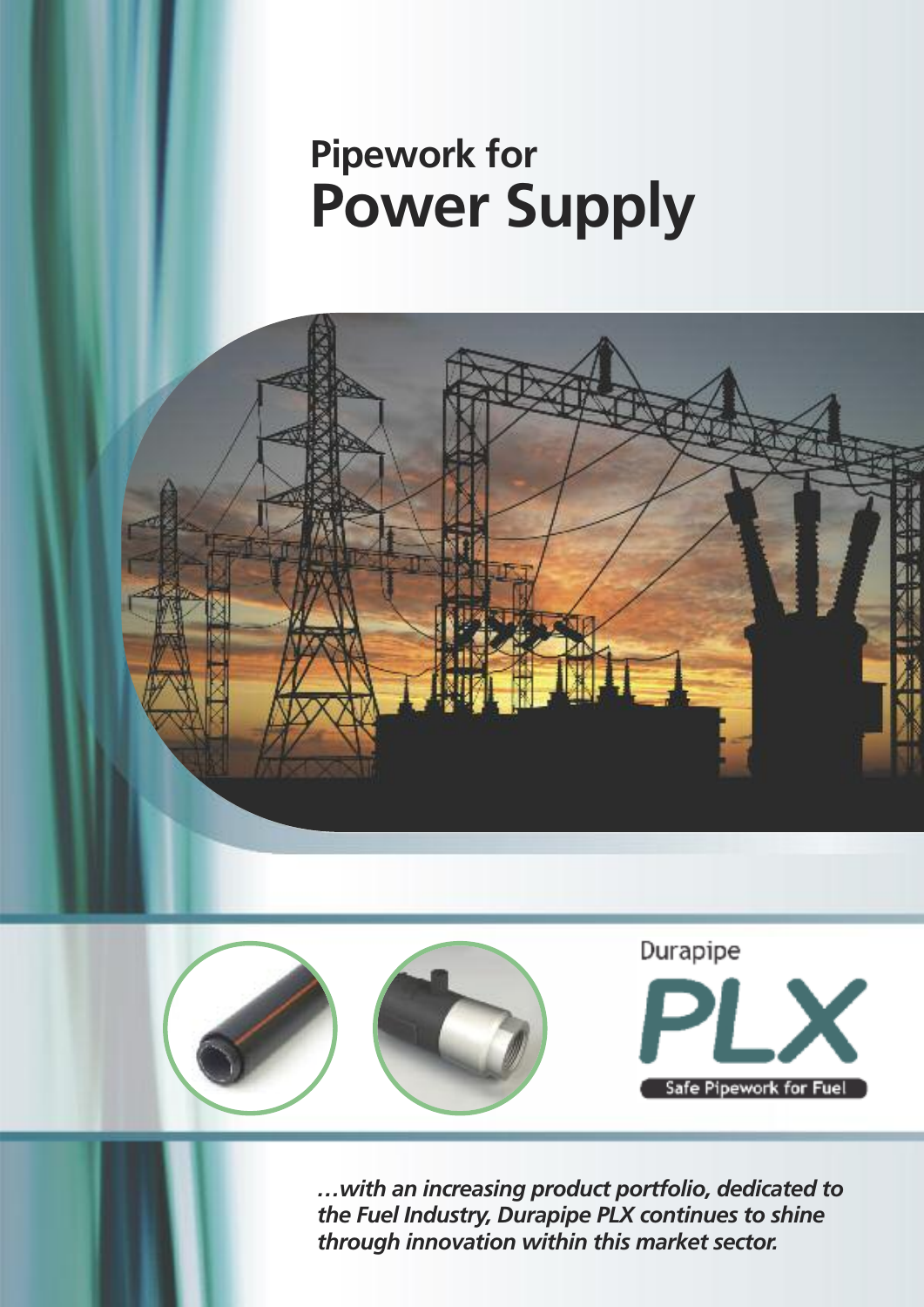

## Plastic pipework solutions... high performance for life

#### Secondary Containment System



Close-Fit Pipe Pipe-in-Pipe

#### PLX Pipe

PLX Close-Fit:- Used for below ground sections of the system and available in straight lengths or coils. PLX Pipe-in-Pipe:- Used for above ground fuel transfer applications.

Both pipes are co-extruded with a polyamide liner using the latest extrusion technology , resulting in consistent and technically superior performance.

*Size range from 32mm – 160mm*



#### PLX Transition Fittings

PLX Transition fittings ensure the safe and continuous flow of fuel when connecting to and from pumps, tanks and other metal threaded and flanged connections. Each transition fitting has been innovatively designed and manufactured using the highest quality PE and a wide range of metals. With the process of installation in mind; each fitting is developed to save time and costs during the installation process. All products are available in Secondary Containment.

*Size range 32mm – 160mm*

#### PLX Electrofusion and spigot fittings

The PLX fittings range contains a wide range of couplers, elbows, tee's and closures, enabling interstitial monitoring and leak detection of the system. All PLX electrofusion fittings are manufactured with the highest manufacturing precision with precisely positioned electrical heated coils ensuring optimum melt pressure during installation.

*Size range 32mm – 160mm*

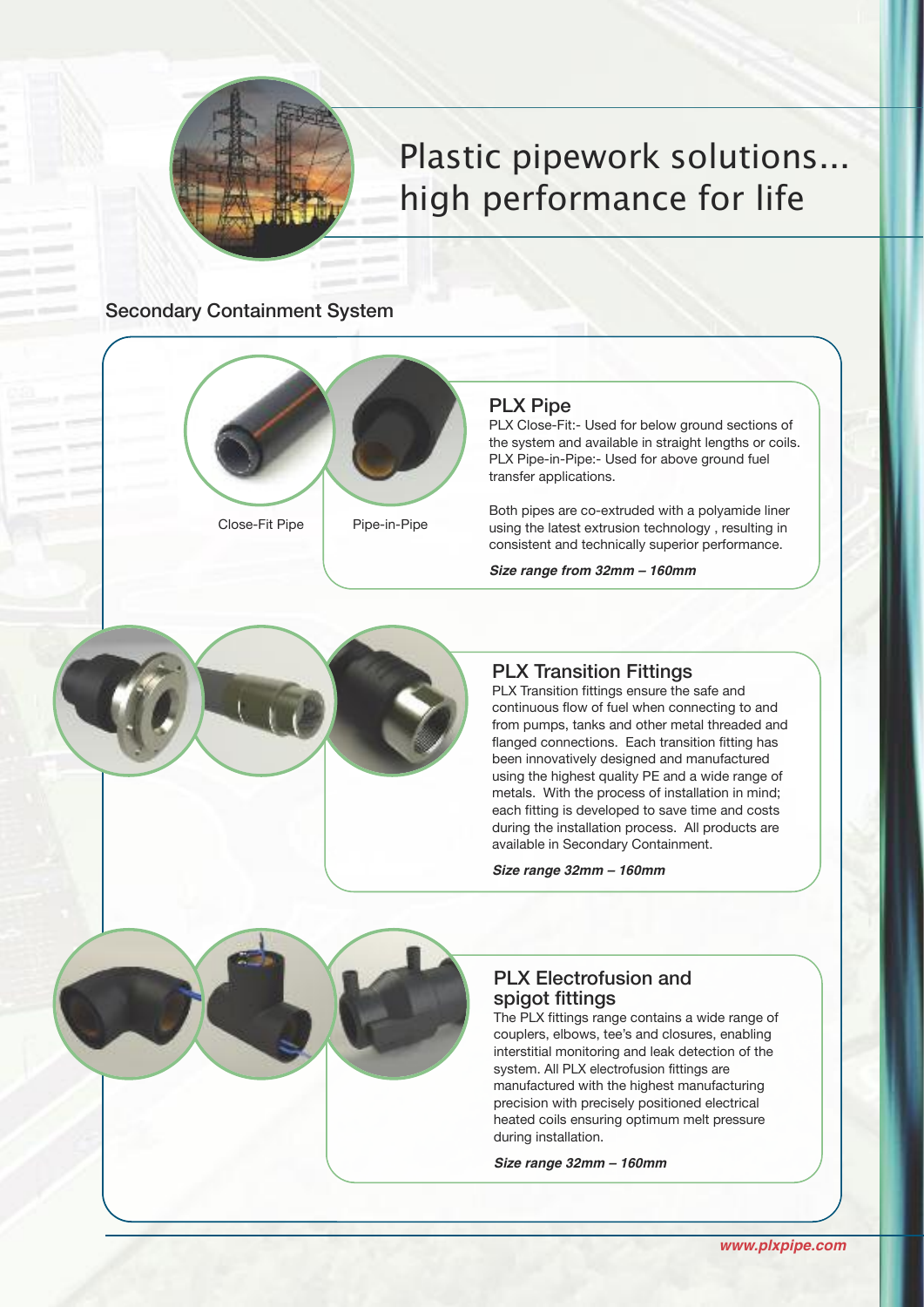### Specialist Pipework for Power Supply applications

Durapipe UK is a world leader in the development and manufacture of thermoplastic pipe systems. Our large product portfolio, manufactured to the highest International Standards, allows us to supply widely into a variety of different markets and applications around the world.

With an increased reliance on electronic systems in every-day life, sudden and prolonged loss of power supplies can endanger lives and disrupt business services and commerce.

Oil powered emergency and uninterrupted power supplies (UPS) safeguard against this scenario but they need to be instant and reliable. Underpinning this is the need for a high performance pipe system.

Durapipe PLX is a high performance fusion welded pipework system specifically designed to meet this need, conveying fuel oil to generators and boilers in absolute safety.

#### *Durapipe PLX*

Durapipe PLX is an above and below ground secondary contained pipework system specifically designed for the safe transfer of all liquid fuels.

- **●** Secondary Contained
- **●** Safe and Durable (30 Year Design Life)
- **●** High Performance
- **●** Corrosion Resistance
- **●** Resists Permeation
- **●** Quick, Clean & Easy Installation
- **●** Dedicated range of fittings
- **●** UV Resistant
- **●** Full range of accessories and jointing tools
- **●** Allows for Interstitial Monitoring & Leak Detection

..........all backed-up by Durapipe UK's unrivalled technical support.



ata Centre

**SEREE** 

52525

ten Systems Ltd

EEEES

#### Uninterrupted Power Supply

PLX is the ideal pipework system for uninterrupted power supply applications. In buildings such as data centres where any loss of power, and subsequent loss of information could be financially catastrophic, an uninterrupted power supply (UPS) is imperative. PLX above & below ground pipework is perfect for supplying fuel to UPS systems.

EEEEE

50931

**U**lcon soluti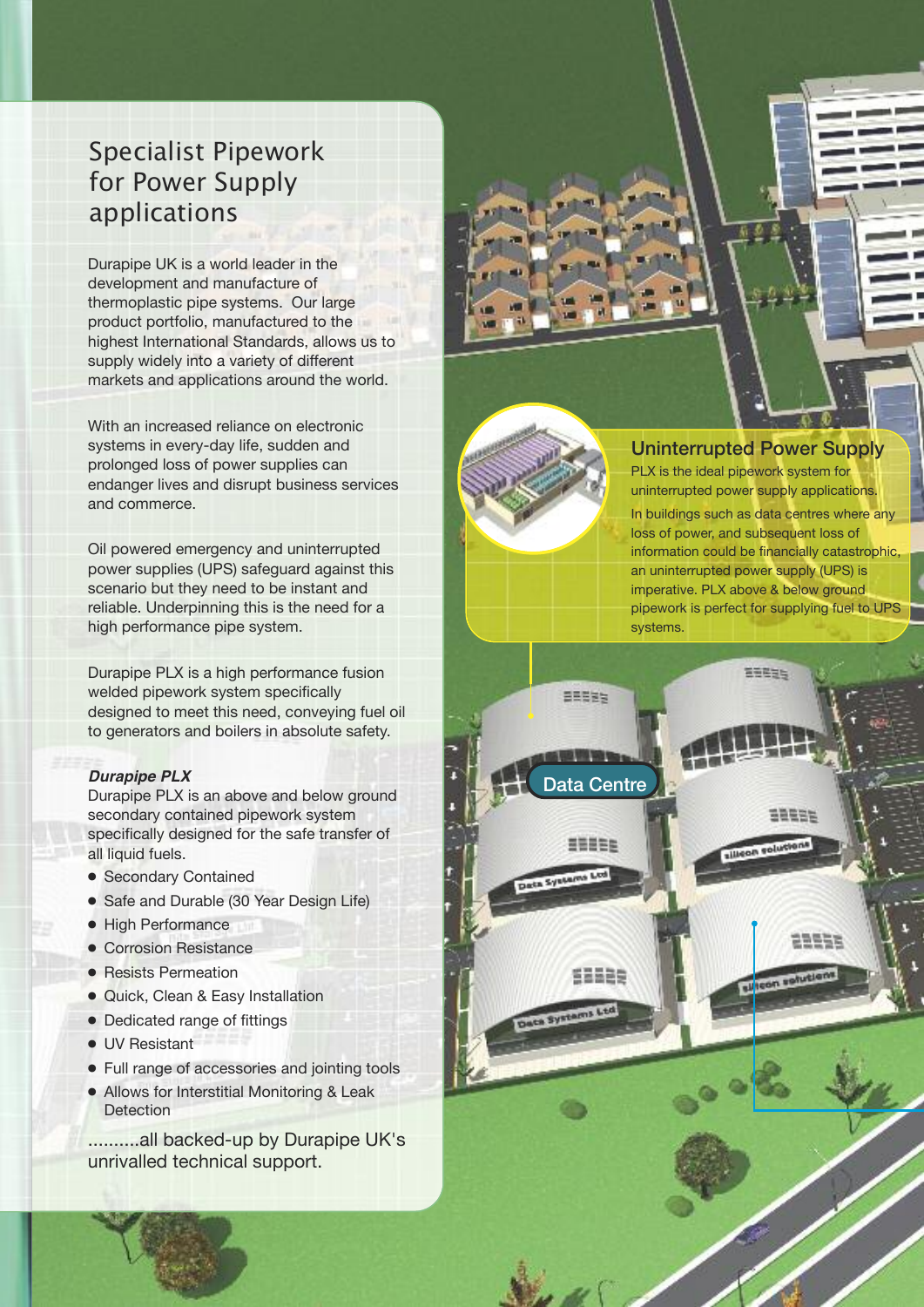#### Emergency Power Supply PLX pipework is used to safely transport fuel from storage tanks to generators for emergency power supply applications. The pipework system ensures a continuous flow of fuel to the back-up generator which is imperative to a building such as a hospital or prison.

Recq

#### Chilled Water/Air Conditioning

<sup>kkk</sup> kkk

W

manaran

**Breezer** 

Hospital

ST. CAROLINE'S HOSPITAL

NH<sub>3</sub>

Also available from Durapipe...... Designed to operate at temperatures as low as -40ºC and highly impact resistant, Durapipe SuperFLO is ideal for chilled water/air conditioning applications. SuperFLO has been used in many comfort cooling applications such as IT centres where climate control is imperative.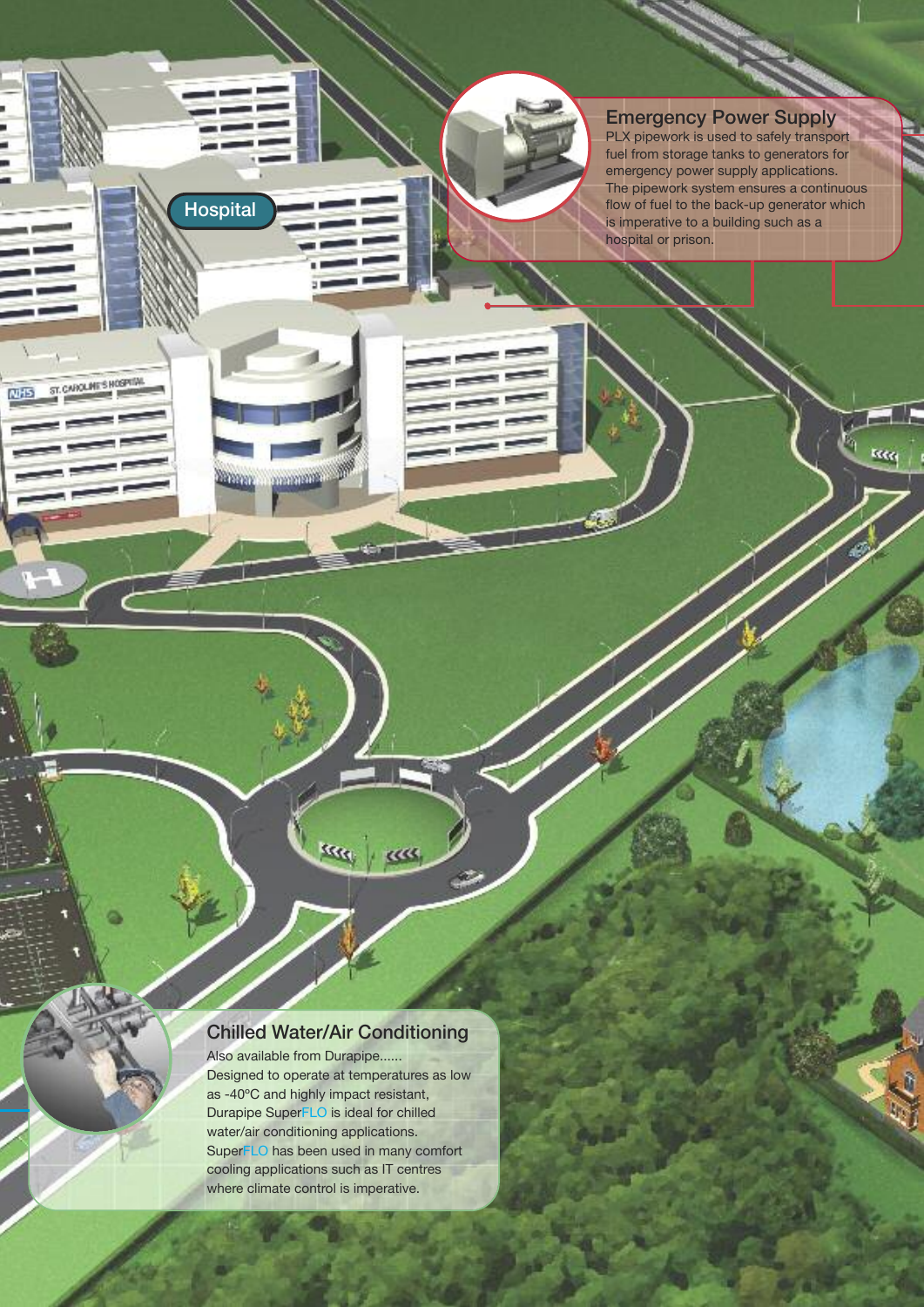Level Crossing

m,

Prison



### Heat & Power Supply

For buildings in remote locations, Durapipe PLX can be used to convey fuel to boilers and generators to provide heating, hot water and power.

œ

Manor House

**IE AE** 

œ